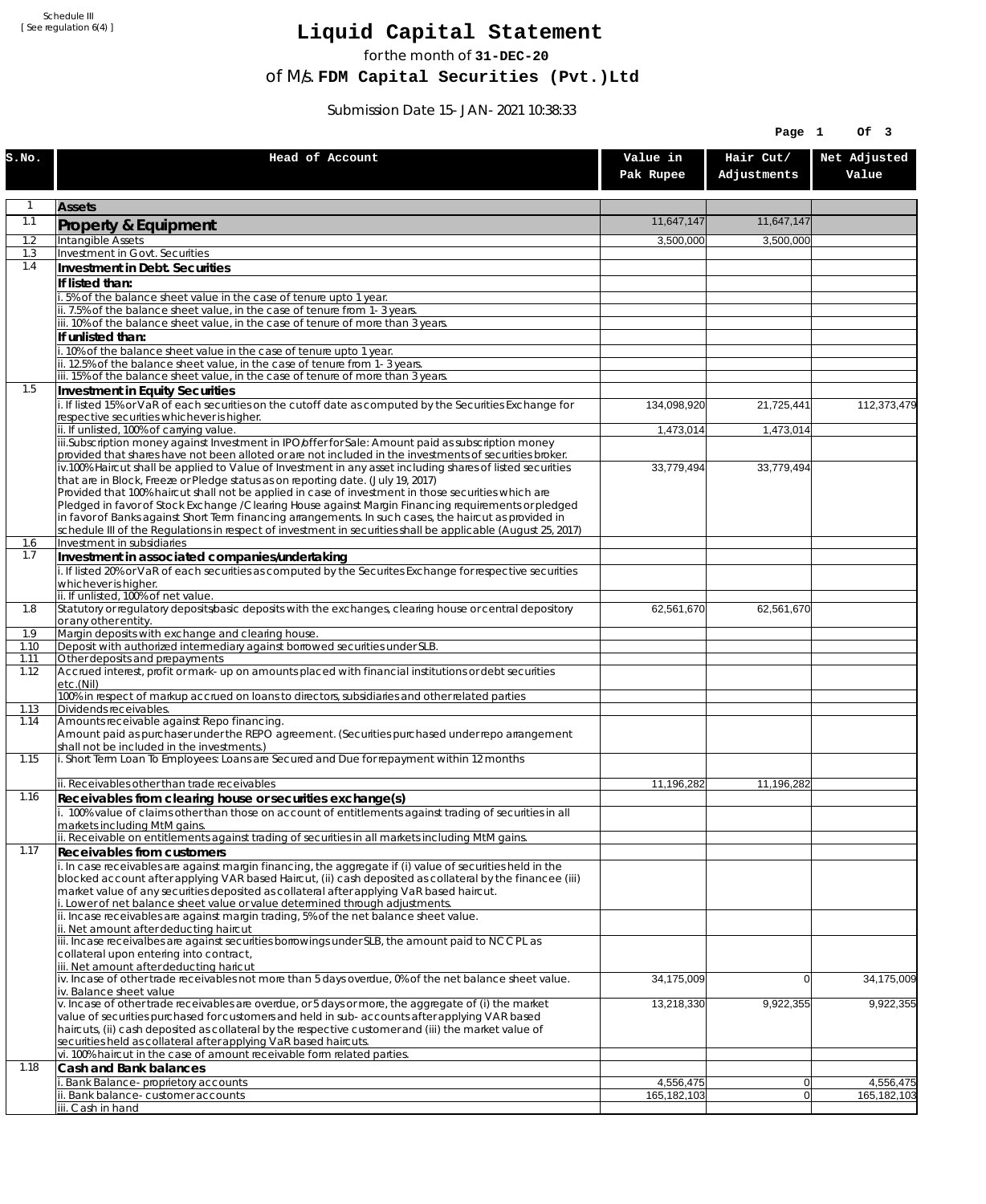Schedule III [ See regulation 6(4) ]

## **Liquid Capital Statement**

for the month of **31-DEC-20**

of M/s. **FDM Capital Securities (Pvt.)Ltd**

Submission Date 15-JAN-2021 10:38:33

|            |                                                                                                                                                                                                                |                       | Page 2                   | Of 3                  |
|------------|----------------------------------------------------------------------------------------------------------------------------------------------------------------------------------------------------------------|-----------------------|--------------------------|-----------------------|
| S.NO.      | Head of Account                                                                                                                                                                                                | Value in<br>Pak Rupee | Hair Cut/<br>Adjustments | Net Adjusted<br>Value |
| 1.19       | <b>Total Assets</b>                                                                                                                                                                                            | 475,388,444           | 155,805,403              | 326,209,421           |
| 2          | Liabilities                                                                                                                                                                                                    |                       |                          |                       |
| 2.1        | Trade Payables                                                                                                                                                                                                 |                       |                          |                       |
|            | Payable to exchanges and clearing house<br>ii. Payable against leveraged market products                                                                                                                       |                       |                          |                       |
|            | iii. Payable to customers                                                                                                                                                                                      | 164,370,240           | $\overline{0}$           | 164,370,240           |
| 2.2        | <b>Current Liabilities</b>                                                                                                                                                                                     |                       |                          |                       |
|            | . Statutory and regulatory dues<br>ii. Accruals and other payables                                                                                                                                             | 1,690,780             | $\overline{0}$           | 1.690.780             |
|            | iii. Short-term borrowings                                                                                                                                                                                     |                       |                          |                       |
|            | iv. Current portion of subordinated loans                                                                                                                                                                      |                       |                          |                       |
|            | v. Current portion of long term liabilities<br>vi. Deferred Liabilities                                                                                                                                        |                       |                          |                       |
|            | vii. Provision for bad debts                                                                                                                                                                                   | 1,320,620             | $\overline{0}$           | 1,320,620             |
|            | viii. Provision for taxation<br>ix. Other liabilities as per accounting principles and included in the financial statements                                                                                    |                       |                          |                       |
| 2.3        | Non-Current Liabilities                                                                                                                                                                                        |                       |                          |                       |
|            | i. Long-Term financing                                                                                                                                                                                         | 2,500,000             |                          |                       |
|            | a. Long-Term financing obtained from financial instituion: Long term portion of financing obtained from                                                                                                        | 0                     | $\Omega$                 |                       |
|            | a financial institution including amount due against finance lease                                                                                                                                             |                       |                          |                       |
|            | b. Other long-term financing<br>ii. Staff retirement benefits                                                                                                                                                  |                       |                          |                       |
|            | iii. Advance against shares for Increase in Capital of Securities broker: 100% haircut may be allowed in                                                                                                       |                       |                          |                       |
|            | respect of advance against shares if:<br>a. The existing authorized share capital allows the proposed enhanced share capital                                                                                   |                       |                          |                       |
|            | b. Boad of Directors of the company has approved the increase in capital                                                                                                                                       |                       |                          |                       |
|            | c. Relevant Regulatory approvals have been obtained                                                                                                                                                            |                       |                          |                       |
|            | d. There is no unreasonable delay in issue of shares against advance and all regulatory requirements<br>relating to the increase in paid up capital have been completed.                                       |                       |                          |                       |
|            | e. Auditor is satisfied that such advance is against the increase of capital.                                                                                                                                  |                       |                          |                       |
|            | iv. Other liabilities as per accounting principles and included in the financial statements                                                                                                                    |                       |                          |                       |
| 2.4        | Subordinated Loans<br>. 100% of Subordinated loans which fulfill the conditions specified by SECP are allowed to be deducted:                                                                                  |                       |                          |                       |
|            | The Schedule III provides that 100% haircut will be allowed against subordinated Loans which fulfill the<br>conditions specified by SECP. In this regard, following conditions are specified:                  |                       |                          |                       |
|            | a. Loan agreement must be executed on stamp paper and must clearly reflect the amount to be repaid<br>after 12 months of reporting period                                                                      |                       |                          |                       |
|            | b. No haircut will be allowed against short term portion which is repayable within next 12 months.<br>c. In case of early repayment of loan, adjustment shall be made to the Liquid Capital and revised Liquid |                       |                          |                       |
|            | Capital statement must be submitted to exchange.<br>ii. Subordinated loans which do not fulfill the conditions specified by SECP                                                                               |                       |                          |                       |
| 2.5        | <b>Total Liabilites</b>                                                                                                                                                                                        | 169,881,640           | $\overline{0}$           | 167,381,640           |
| 3          | Ranking Liabilities Relating to:                                                                                                                                                                               |                       |                          |                       |
| 3.1        | Concentration in Margin Financing                                                                                                                                                                              |                       |                          |                       |
|            | The amount calculated client-to- client basis by which any amount receivable from any of the                                                                                                                   |                       |                          |                       |
| 3.2        | financees exceed 10% of the aggregate of amounts receivable from total financees.<br>Concentration in securites lending and borrowing                                                                          |                       |                          |                       |
|            | The amount by which the aggregate of:                                                                                                                                                                          |                       |                          |                       |
|            | (i) Amount deposited by the borrower with NCCPL                                                                                                                                                                |                       |                          |                       |
|            | (Ii) Cash margins paid and<br>(iii) The market value of securities pledged as margins exceed the 110% of the market value of shares                                                                            |                       |                          |                       |
|            | borrowed                                                                                                                                                                                                       |                       |                          |                       |
| 3.3        | Net underwriting Commitments                                                                                                                                                                                   |                       |                          |                       |
|            | (a) in the case of right issuse : if the market value of securites is less than or equal to the subscription                                                                                                   |                       |                          |                       |
|            | price; the aggregate of:<br>(i) the 50% of Haircut multiplied by the underwriting commitments and                                                                                                              |                       |                          |                       |
|            | (ii) the value by which the underwriting commitments exceeds the market price of the securities.                                                                                                               |                       |                          |                       |
|            | In the case of rights issuse where the market price of securities is greater than the subscription price, 5% of                                                                                                |                       |                          |                       |
|            | the Haircut multiplied by the net underwriting<br>(b) in any other case : 12.5% of the net underwriting commitments                                                                                            |                       |                          |                       |
| 3.4        | Negative equity of subsidiary                                                                                                                                                                                  |                       |                          |                       |
|            | The amount by which the total assets of the subsidiary (excluding any amount due from the subsidiary)<br>exceed the total liabilities of the subsidiary                                                        |                       |                          |                       |
| 3.5        | Foreign exchange agreements and foreign currency positions                                                                                                                                                     |                       |                          |                       |
|            | 5% of the net position in foreign currency. Net position in foreign currency means the difference of total<br>assets denominated in foreign cuurency less total liabilities denominated in foreign currency    |                       |                          |                       |
| 3.6<br>3.7 | Amount Payable under REPO                                                                                                                                                                                      |                       |                          |                       |
|            | Repo adjustment                                                                                                                                                                                                |                       |                          |                       |